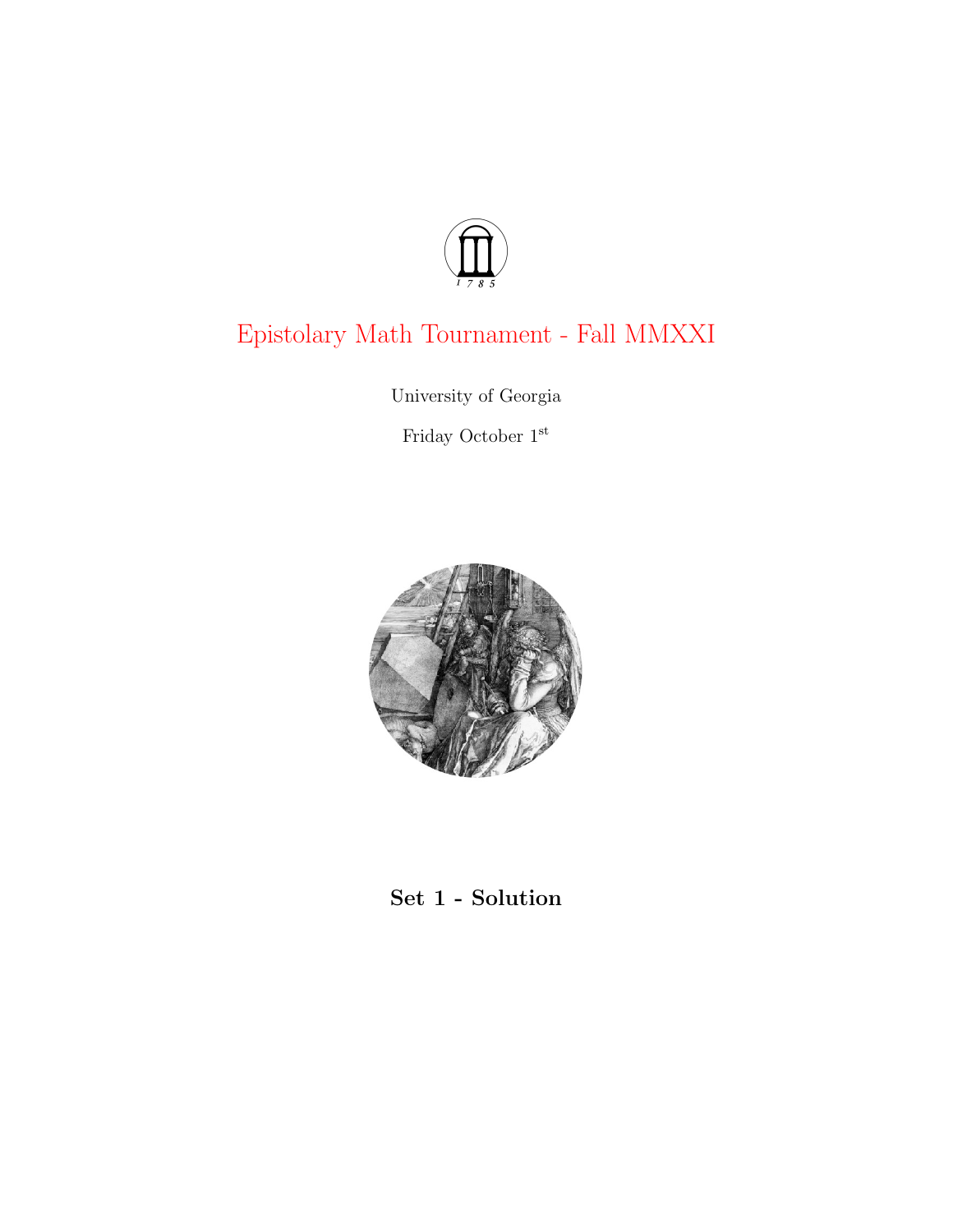## Problem 1

An icosahedron is a solid whose twenty faces are all equilateral triangles, five of which meet at each of its vertices. How many of each of the following shapes can you find on its surface?

- (a) (2pts) Two triangles sharing a single edge. (b) (2pts) Three triangles as shown here. (c) (3pts) Two triangles sharing no edges and only one common vertex.
- (d) (3pts) Two completely disjoint triangles.

# Problem 2

(a) (4pts) Find all polynomials with integer coefficients of the form

$$
p(x) = x^2 + p(a)x + a.
$$

(b) (6pts) List all polynomials  $p(x)$  with integer coefficients such that

$$
p(x) = x^2 + p(p(a))x + a.
$$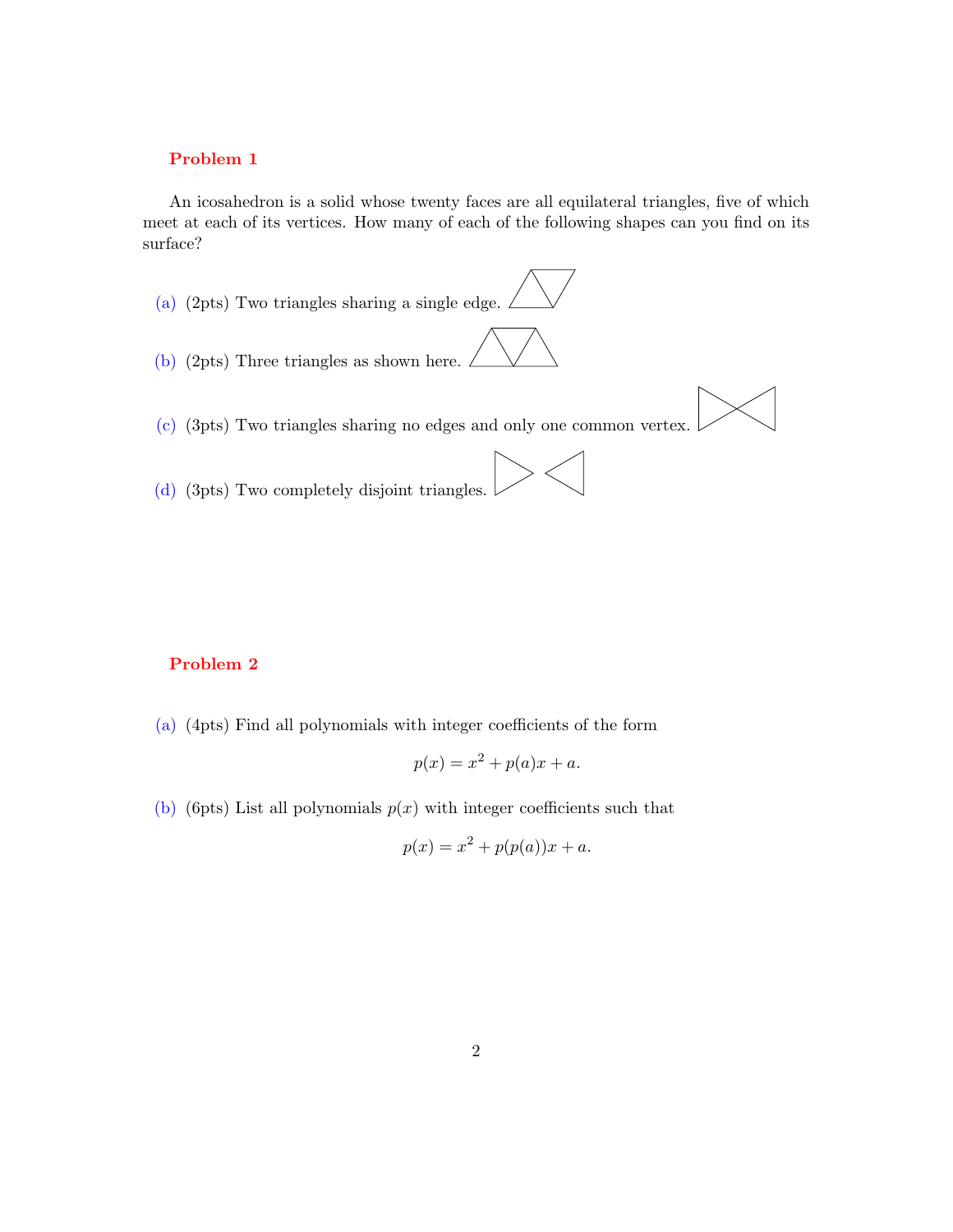Problem 3



Set-up. Consider the annulus A pictured above. Define an  $xy$ -path between two points  $P_1$  and  $P_2$  in A to be a sequence of line segments connecting  $P_1$  and  $P_2$  which satisfy the following properties:

- 1. The path stays completely in A (touching the boundary is allowed).
- 2. Each segment of the path must be parallel to the x-axis or the y-axis.
- 3. The number of segments is minimal.

Examples:



Figure 1 is not an xy-path as its segments are not parallel to the axes. Figure 2 is not an xy-path as it has 5 segments but a 4 segment path is possible. Figure 3 is an xy-path.

- (a) (3pts) Given annulus A with inner radius  $r_1 = 2$  and outer radius  $r_2 = 3$ , what is the number of segments on an  $xy$ -path between the uppermost point on  $A$  and the lowermost point on A?
- (b) (7pts) Given annulus A with inner radius  $r_1 = 20$  and outer radius  $r_2 = 21$ , what is the number of segments on an  $xy$ -path between the uppermost point on  $A$  and the lowermost point on A?

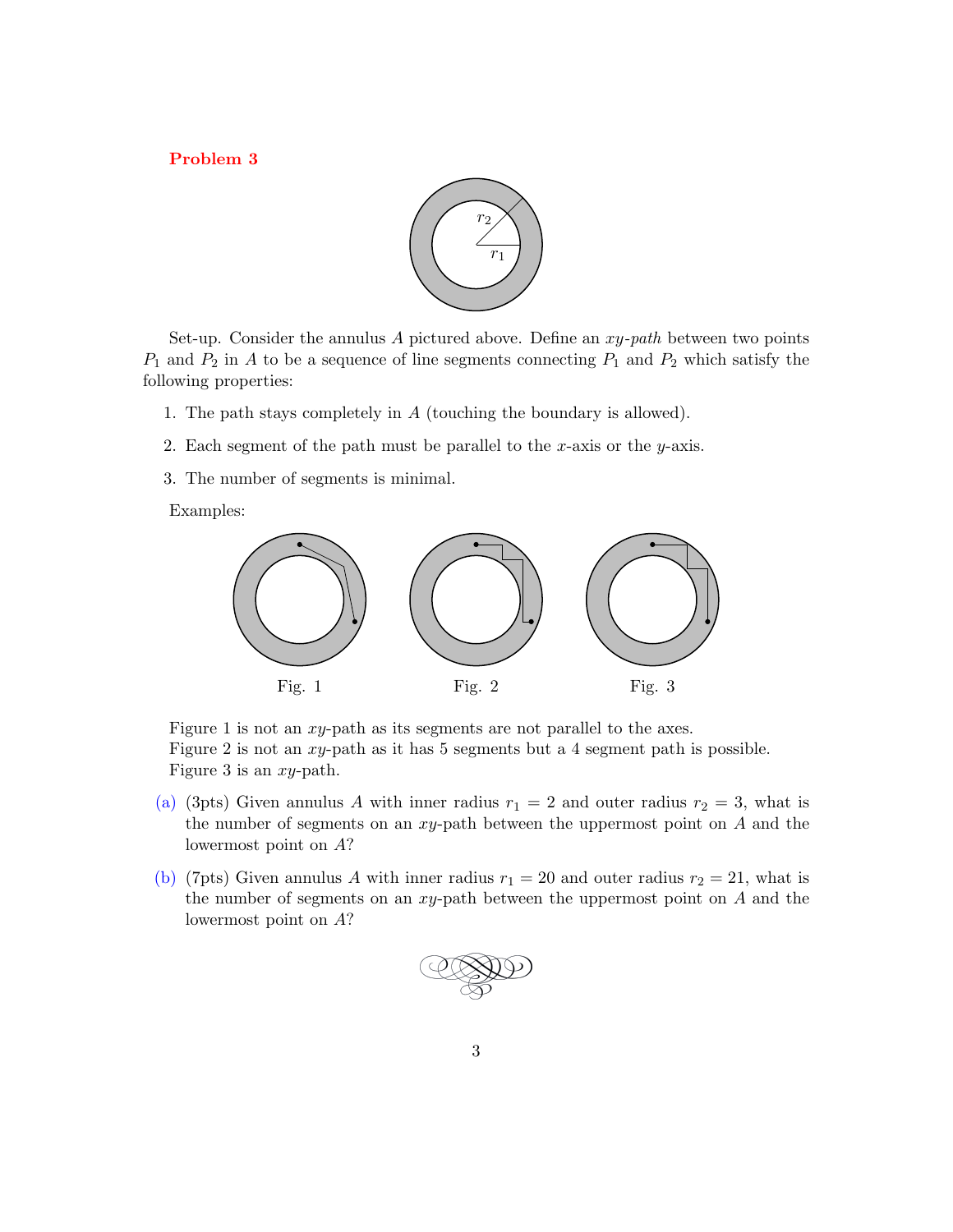#### Solution 1

It is known that an icosahedron has 12 vertices, 30 edges, and 20 faces. This can be derived from the given information:

Let  $V$  be the number of vertices,  $E$  the number of edges, and  $F$  the number of faces of the icosahedron. Now, from the given, each vertex is shared by five edges, so naively counting suggests that  $E = 5V$ ; however, this is not correct, since each edge has two vertices, this way of counting counts each edge exactly twice. Thus, in fact,  $E = 5V/2$ , or  $V = 2E/5$ . Similarly, each face has three edges; however, each edge lies on exactly two vertices, and counting and correcting for double-counting gives us  $E = 3F/2$ , or  $F = 2E/3$ . By Euler's polyhedron formula,  $V - E + F = 2$ , or  $2E/5 - E + 2E/3 = E/15 = 2$ . Thus  $E = 30, V = 12, F = 20.$ 

- (a) Notice that each edge of the icosahedron, corresponding to the shared edge of the two faces, determines exactly one such shape. Thus there are exactly 30 such shapes.
- (b) Consider the central face of each shape; there are exactly 20 ways to choose such, and three ways to choose two out of three adjacent faces to comprise the rest of the shape. Thus there are exactly  $20 \times 3 = 60$  such shapes.
- (c) Note that each such shape corresponds to exactly one vertex. Thus, we need to count the number of ways to choose two disjoint triangles meeting at each vertex. At each vertex, there are five triangles, and thus  $\binom{5}{2}$  $_{2}^{5}$ ) = 10 ways to choose two of them; however, exactly five of each will give two consecutive triangles (as in (a)) sharing a common edge. Thus, there are five ways to choose two triangles at each vertex, and so we have  $5 \times 12 = 60$  such shapes.
- (d) There are exactly  $\binom{20}{2}$  $\binom{20}{2}$  = 190 ways to choose two triangles. However, if they are not disjoint, they share either exactly one edge or exactly one vertex. From (a), the former happens exactly 30 times; from  $(c)$ , the latter happens exactly 60 times. Thus, there are exactly  $190 - 30 - 60 = 100$  such pairs of disjoint triangles.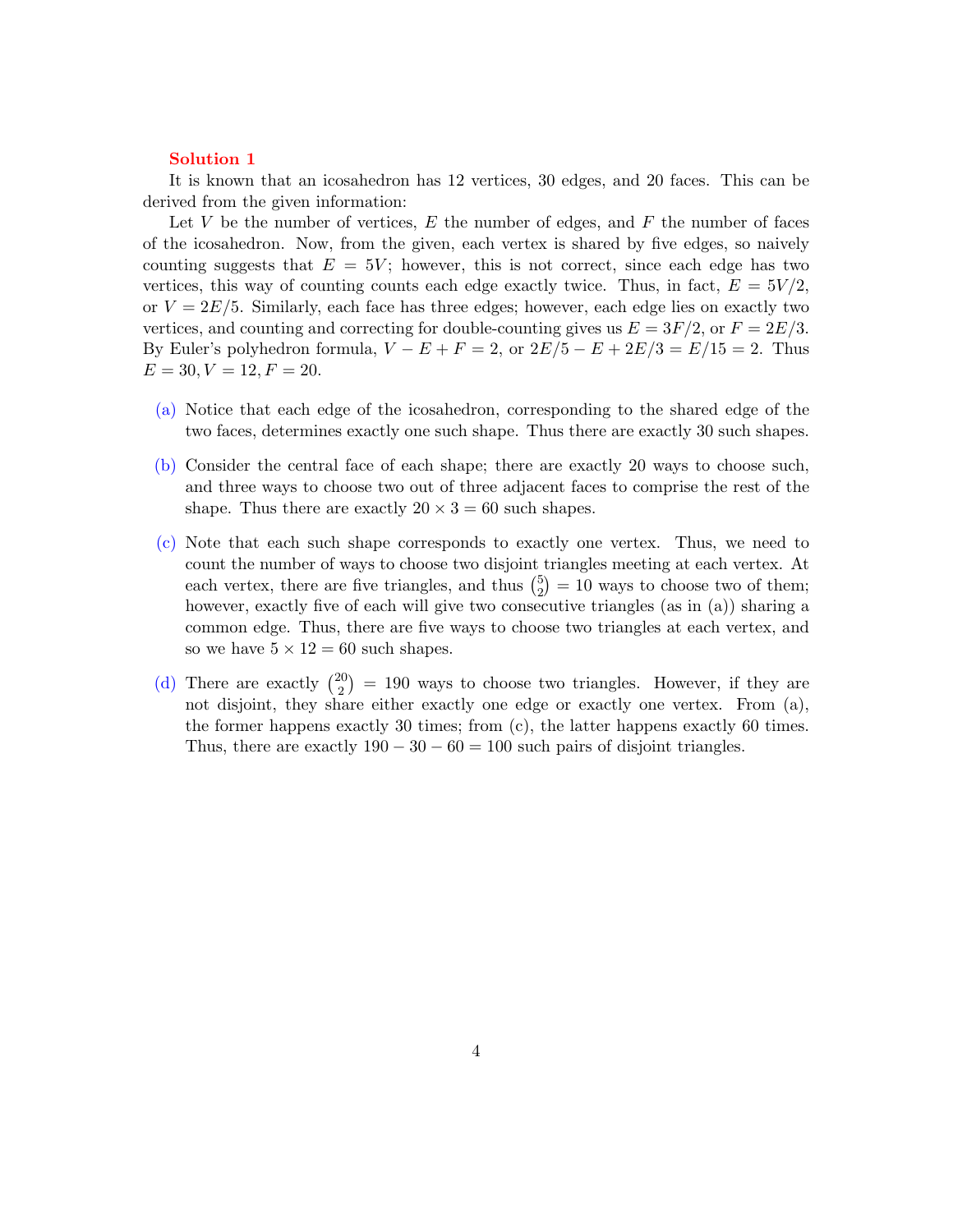### Solution 2

(a) Evaluating at a we get

$$
p(a) = a^2 + p(a)a + a.
$$

which implies that  $a\neq 1$  as well as

$$
p(a) = \frac{a^2 + a}{1 - a} = -a - 2 + \frac{2}{1 - a}.
$$

Since  $p(a)$  is an integer,  $1 - a$  is either  $\pm 2$  or  $\pm 1$ , i.e a priori  $a \in \{-1, 0, 2, 3\}$ . We thus have four cases;  $p(x)$  is one of the following polynomials:

$$
x^2 - 1, x^2, x^2 - 6x + 2, x^2 - 6x + 3.
$$

(b) First note that if  $a = 0$ , then

$$
p(x) = x2 + p(p(0))x + 0 = x2 + p(0)x = x2.
$$

For the following we freely assume  $a \neq 0$  so we can safely divide by a.

Observe that  $p(a)$  is divisible by a. In particular  $p(a) = an$  with  $n := a + p(p(a)) + 1$ . This means that  $p(p(a)) = p(na)$  is also divisible by a, so let  $p(p(a)) = ar$  and the above definition of *n* becomes  $n = a + ar + 1$ .

Now we can write  $p(na) = p(p(a))$  in two ways, first from the result of plugging in na into  $p(x)$  and second by rearranging the equation  $n = a + p(p(a)) + 1$  to get  $p(p(a)) = n - a - 1$ . Hence

$$
n^2a^2 + (n - a - 1)na + a = n - a - 1
$$
  
\n
$$
\implies n^2a^2 - na^2 + (n - 1)na - (n - 1) = -2a
$$
  
\n
$$
\implies (n - 1)na^2 + (n - 1)na - (n - 1) = -2a
$$
  
\n
$$
\implies (n - 1)(n(a^2 + a) - 1) = -2a
$$
  
\n
$$
\implies (a + ar)(n(a^2 + a) - 1) = -2a
$$
  
\n
$$
\implies (1 + r)(n(a^2 + a) - 1) = -2
$$

Hence  $(1 + r)$  | 2, so  $r \in \{-3, -2, 0, 1\}$ . This gives 4 cases. Rewriting using  $n =$  $(a + ar + 1)$ , we can search see if there are a values which work for a given r value in the equation  $\sim$ 

$$
(a + ar + 1)(a2 + a) = 1 - \frac{2}{1+r}.
$$

Case 1:  $r = -3$ . The given equation becomes

$$
(-2a+1)(a^2+a) = 2.
$$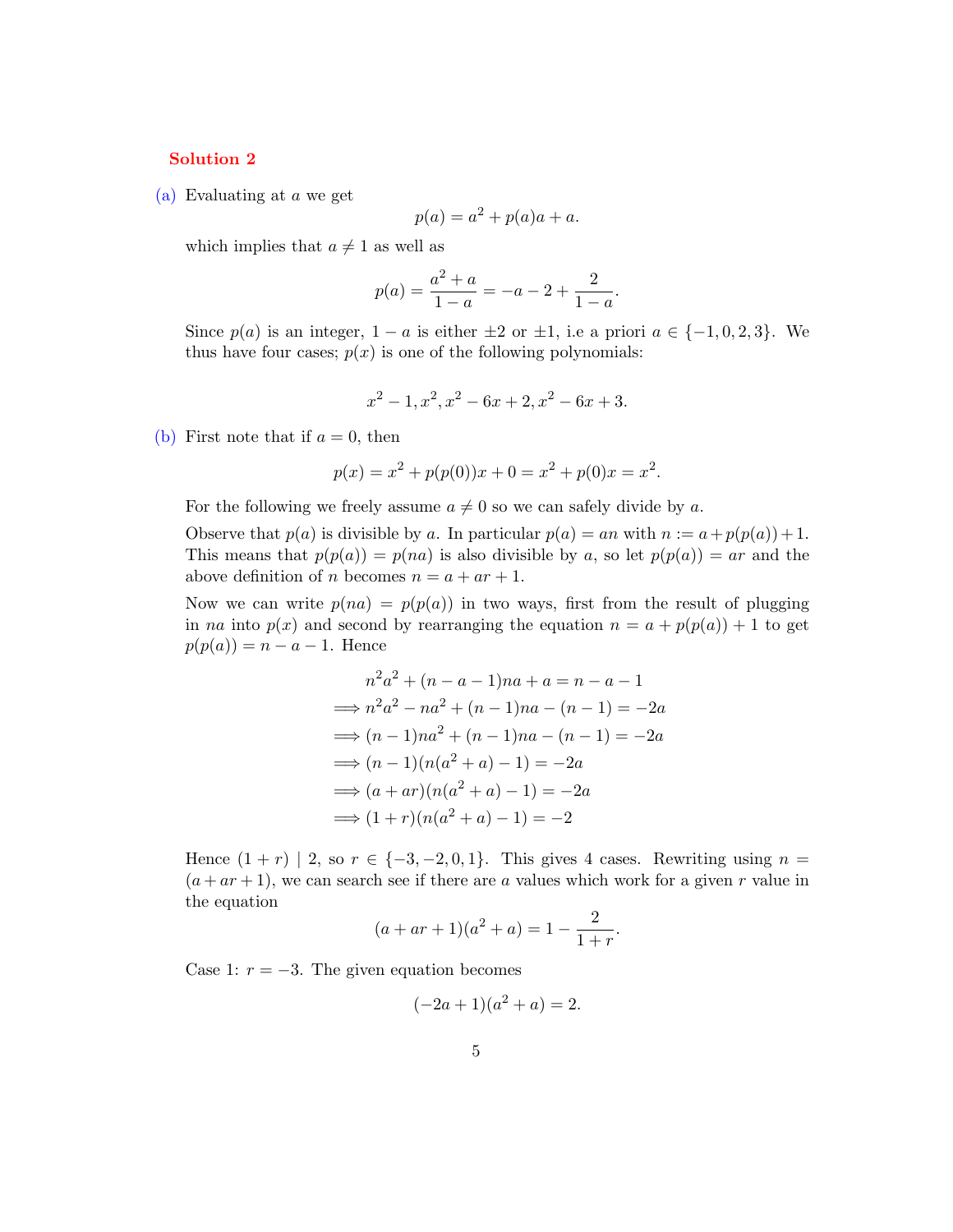This has no solutions as  $-2a + 1$  must be an odd divisor of 2, so either  $a = 0$  or  $a = 1$ , neither of which work.

Case 2:  $r = -2$ . The given equation becomes

$$
(-a+1)(a^2+a) = 3.
$$

This has no solutions because  $a^2 + a$  is even for any integer.

Case 3:  $r = 0$ . The given equation becomes

$$
(a+1)(a^2+a) = -1
$$

This too has no solutions because  $a^2 + a$  is even for any integer.

Case 4:  $r = 1$ . The given equation becomes

$$
(2a+1)(a^2+a) = 0.
$$

This has the integral solutions  $a = 0$  and  $a = -1$ . We have dealt with the  $a = 0$  case already, and indeed  $a = -1$  with  $p(p(a)) = ar = -1(1) = -1$  gives rise to the other valid solution

$$
p(x) = x^2 - x - 1.
$$

The only polynomials which work are therefore  $p(x) = x^2$  and  $p(x) = x^2 - x - 1$ .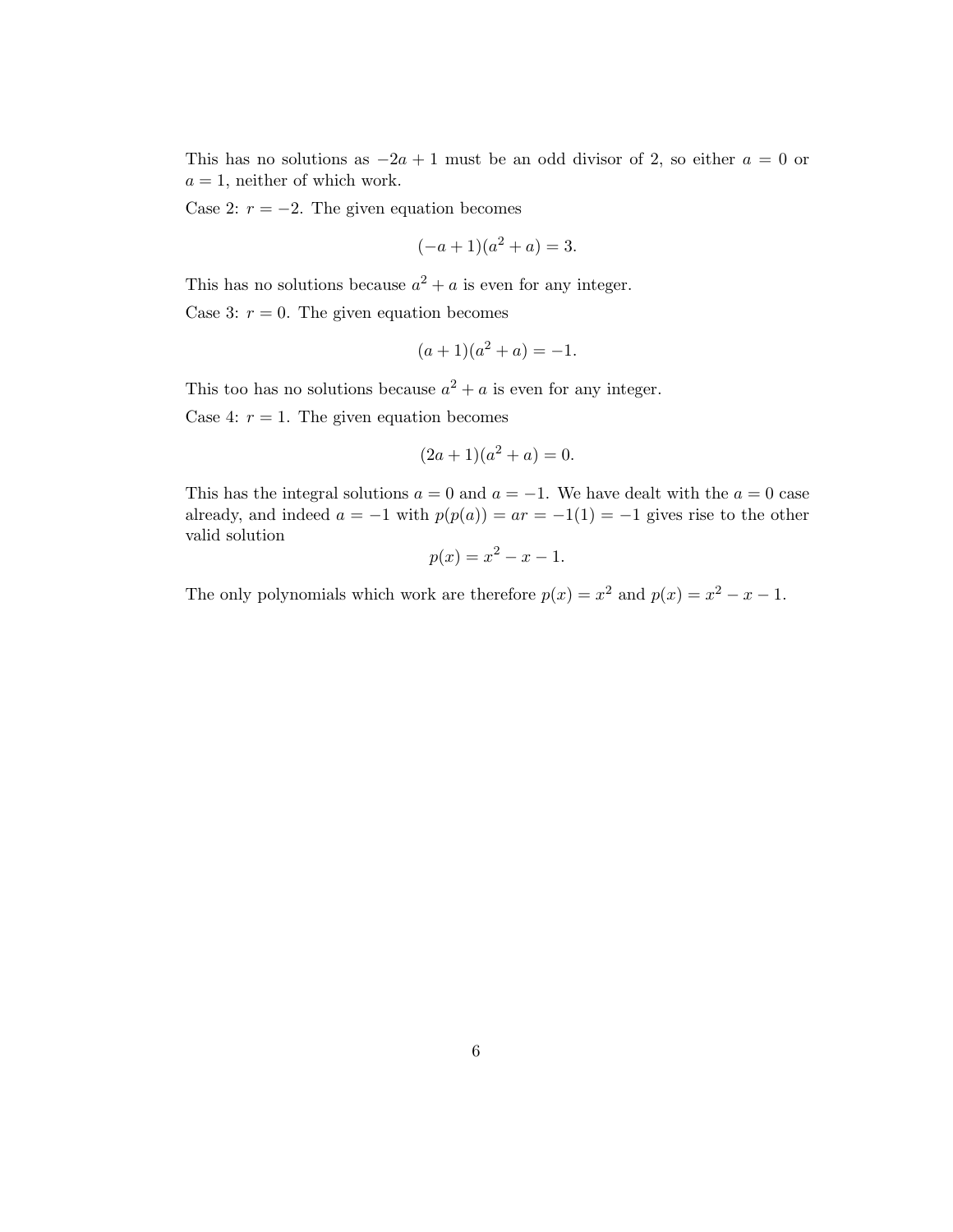#### Solution 3

(a) We will give a pictorial explanation here and leave the computational details to the solution of the second part of this problem. We consider sequentially which points in the annulus we can reach with  $xy$ -paths of at most length n starting with the uppermost point.



We can reach the lowestmost point in 5 segments but not 4, so the answer is 5.

(b) By symmetry, it suffices to find the number of segments needed to reach some point on the midline of the annulus starting from the uppermost point. We can then reflect the path vertically to get an xy-path from top to bottom. In our effort to get to the mid-line, we may as well choose each segment to have maximum possible length. Depending on the radii, the number of segments needed will change, and the boundary case occurs when we are just able to "turn the corner," i.e. when the midline point the path described above reaches is a point also on the inner circle.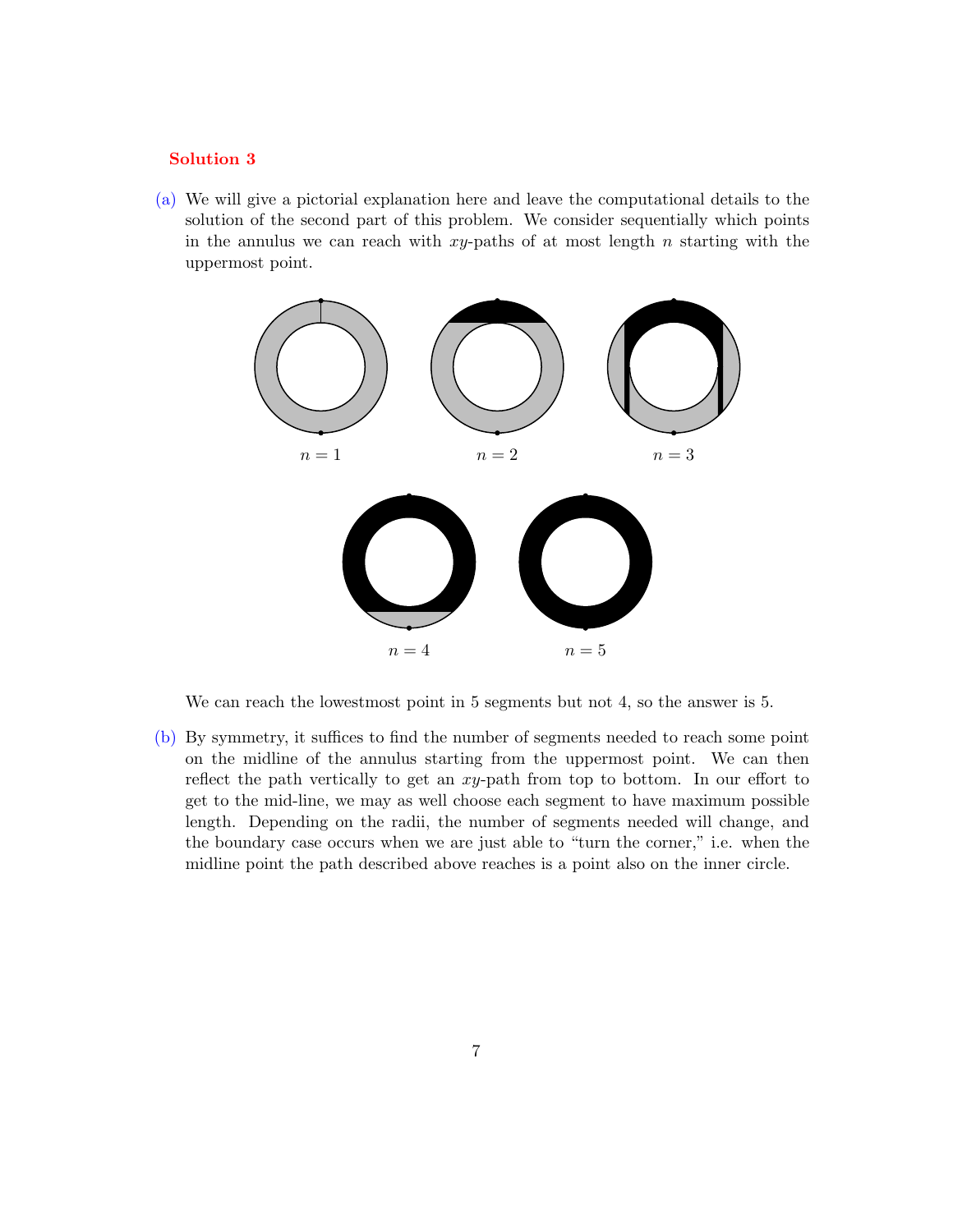

Notice that in each of the above figures if we increase the inner radius at all then the number of segments on the  $xy$ -path must increase. As an example, we can calculate the corresponding condition on the radii in figure 2 then in generality.



Using right triangle  $\triangle C_0O_1C_1$ , we compute that  $O_1 = \left(\sqrt{r_2^2 - r_1^2}, r_1\right)$ . Using right triangle  $\triangle C_0I_1C_1$ , we compute that  $I_1 = \left(\sqrt{r_2^2 - r_1^2}, \sqrt{2r_1^2 - r_2^2}\right)$ . Using right triangle  $\triangle C_0O_2C_2$ , we compute that  $O_2 = \left(\sqrt{2r_2^2 - 2r_1^2}, \sqrt{2r_1^2 - r_2^2}\right)$ . However, the x-coordinate of  $O_2$  should be  $r_1$ , so we get

$$
\sqrt{2r_2^2 - 2r_1^2} = r_1 \implies \frac{r_1}{r_2} = \sqrt{\frac{2}{3}}.
$$

Now for the general case: